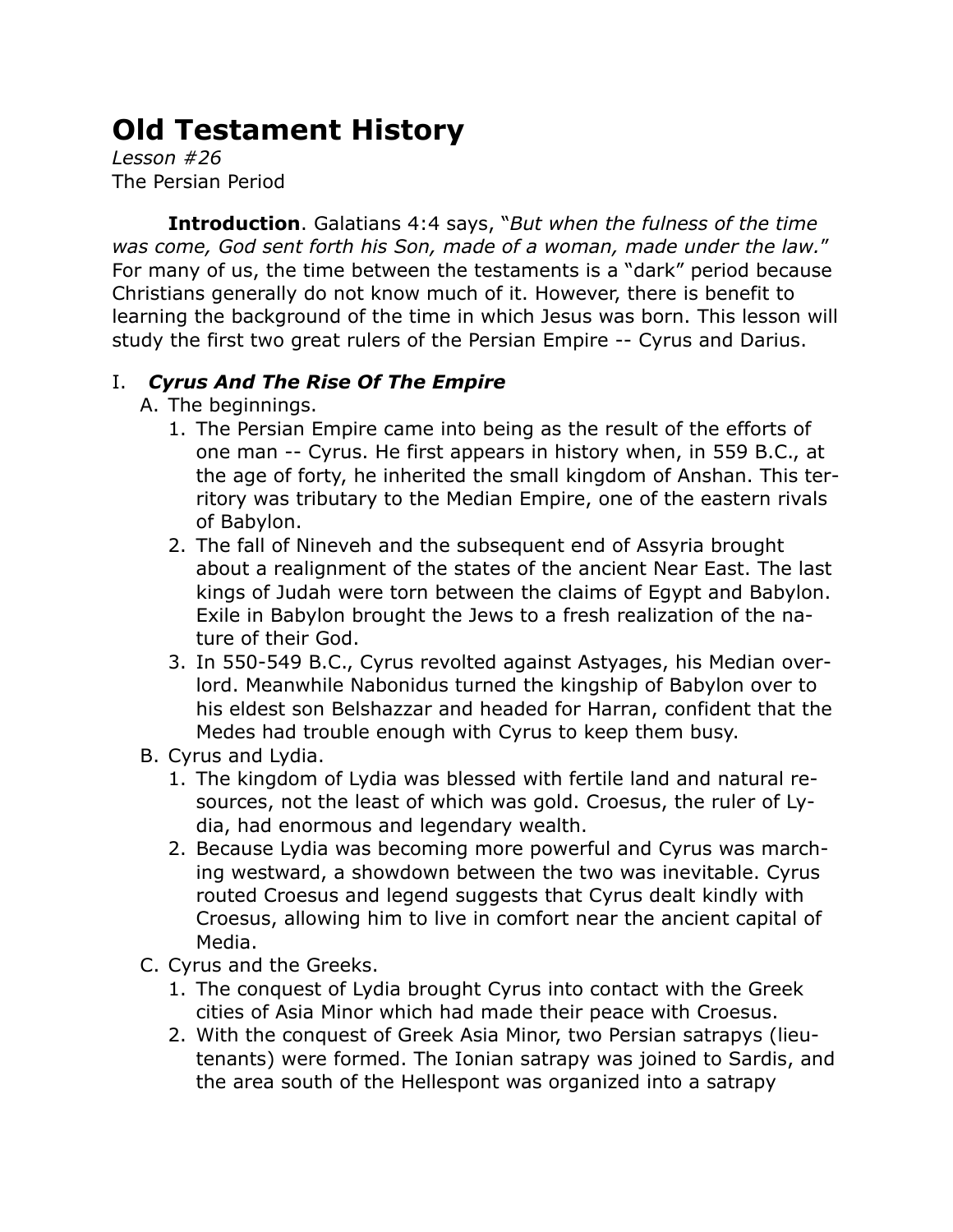named "Those of the Sea." Sooner or later Persia would have to fight the mainland Greeks.

- D. Cyrus heads eastward.
	- 1. While Cyrus was conquering Lydia and Greek Asia Minor, Nabonidus was having his own troubles in Babylon. Graft and mismanagement developed under Nabonidus and his son Belshazzar brought on conditions of near starvation.
	- 2. Cyrus marched eastward, incorporating Dragiana, Arachosia, Margiana and Bactria into his empire. He crossed the Oxus River and reached the Jaxartes, where he built fortified towns to defend his northeastern frontier against the attacks of central Asian nomads.
- E. The fall of Babylon.
	- 1. In his expedition against Babylon, Cyrus considered himself a deliverer rather than a conqueror, and this feeling was shared by many Babylonians. Nabonidus was completely unsuited by temperament for the office of ruler.
	- 2. In early October, 539 B.C., Cyrus was ready to invade lower Mesopotamia. Since the defenses of Babylon were reputedly impregnable, Cyrus had wisely bypassed Babylon until he had secured the territory to the east and to the west of the fabulous city. When Cyrus arrived, however, he was able to advance.
- F. Cyrus and the Jews.
	- 1. The policy of the restoration of captive deities and captive peoples had special application to the Jews, whose religious ideals were respected by Cyrus and his successors as superior to those of the other nations with whom they dealt.
	- 2. About 50,000 Jews availed themselves of the opportunity to return to their homeland with the blessing and help of Cyrus (Ezra 6:3-5).
	- 3. In the second year of their return the foundations of the temple were laid amid scenes of great rejoicing (Ezra 3:12). Nothing more was accomplished in the work of rebuilding the temple during the lifetime of Cyrus.
- G. The last days of Cyrus.
	- 1. After the conquest of Babylon, Egypt alone remained of the allies of Croesus who had challenged Cyrus in his bid for world power.
	- 2. Cyrus set out to deal with a revolt of the nomads on the eastern frontiers of the empire. There, in what should have been a mere skirmish, Cyrus was mortally wounded.
	- 3. Few world conquerors have been regarded as highly as Cyrus. To the Jews he was the Lord's anointed who ended the Babylonian exile and opened a new era in the history of Israel.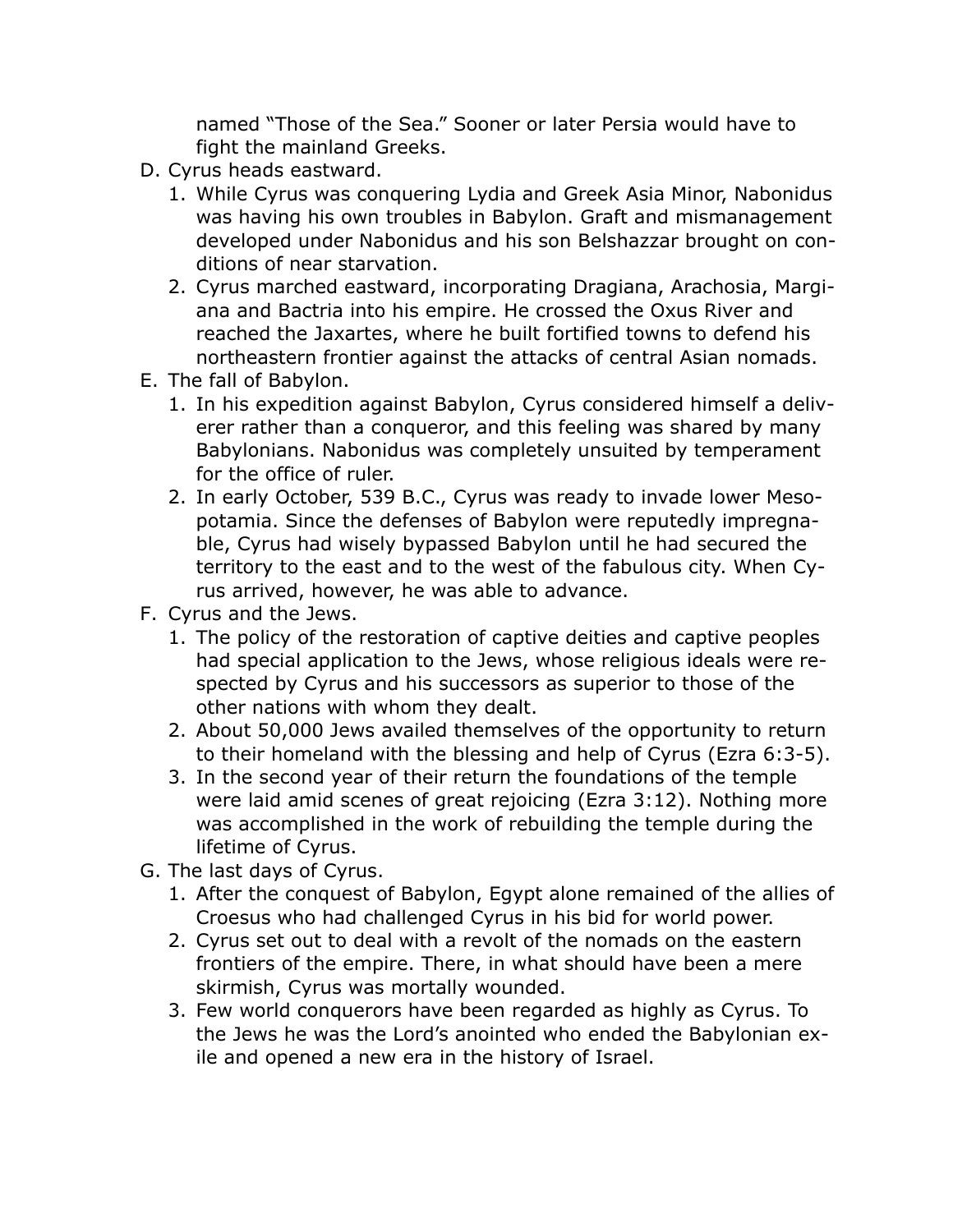## II. *Cambyses And The Conquest Of Egypt*

- A. The ascension of Cambyses.
	- 1. For eight years before the death of Cyrus, his eldest son Cambyses had lived in Babylon and acted as his father's representative at the annual New Year's festival.
	- 2. Persian custom decreed that the king should not leave his empire unprotected when he left for a foreign war. Before leaving to defend his eastern borders, Cyrus recognized Cambyses as regent with authority to use the title "King of Babylon."
	- 3. A second son, Bardiya, was entrusted with the eastern provinces of the empire. When the news of Cyrus' death reached the empire, disorder broke out on all sides. Cambyses is reported to have murdered his brother, concealing his death.
- B. The expedition against Egypt.
	- 1. With the question of succession settled, Cambyses was free to proceed with the long-planned expedition against Egypt. The era of Egypt's greatness was long past, but her Pharaohs still had illusions of grandeur.
	- 2. Seeing the rise of Cyrus and the Persian army, Pharaoh Amasis formed an alliance with Polycrates, ruler of Samos. The Greek world was the one hope Egypt had to challenge the Persian Empire. However, this alliance proved unfruitful.
	- 3. After a fierce battle at Pelusium, the Egyptian army fled to Memphis. When Cambyses demanded that the capital surrender, his messengers were murdered. Then Cambyses attacked in strength and overtook the Egyptians.
	- 4. Cambyses behaved as a true successor to the Pharaohs. He paid homage to the gods of Egypt and reformed the land. With Egypt firmly under control, Cambyses determined to press on to other African areas and add them to his domains.
	- 5. During his campaign into Ethiopia, Cambyses received news that his throne had been usurped by Guamata who had assumed the name of Bardiya or Pseudo-Smerdis. Cambyses never reached home.
		- a) Herodotus says his death resulted from a wound accidentally self-inflicted when mounting his horse. The Persian record suggests suicide.
		- b) Two months later, Guamata was taken prisoner by an army still loyal to Cambyses and executed. Darius became the next Persian monarch.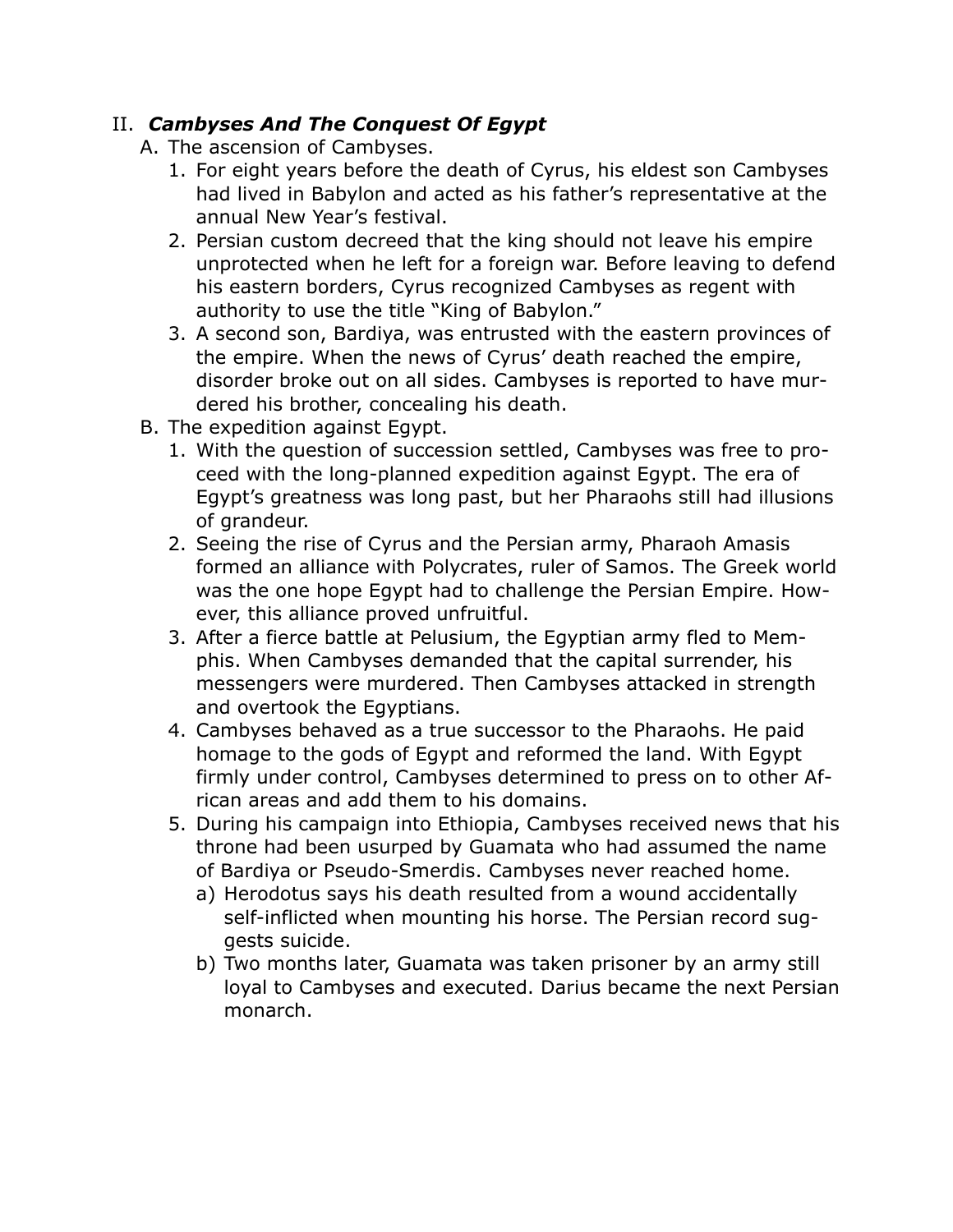## III. *Darius And The Reorganization Of The Empire*

- A. Revolt in the empire.
	- 1. Darius claimed to be the legitimate successor of Cambyses. In the eyes of many of his contemporaries he was a usurper. With the assassination of Pseudo-Smerdis, the empire began to split apart.
	- 2. Because of his fierceness, within two years Darius was firmly established as the Persian monarch. To accomplish this, he adopted a policy of firmness reminiscent of the cruelty of Assyrians such as Ashurbanipal.
- B. The Behistun Inscription.
	- 1. Darius wanted his victories recorded for posterity, so he chose a mountainside on which to record his deeds. On the main caravan route between Baghdad and Tehran, sixty-five miles from Hamadan, at an altitude of five hundred feet, a series of inscriptions fifty-eight feet, six inches long can still be seen.
	- 2. Beneath the symbolic figure of his god, Ahuramazda, stands Darius, with his foot resting on the prostrate form of Gaumata. The uplifted hand of Darius demands the attention of the passer-by, insisting that he stop and read. Behind Gaumata are nine men, their hands bound behind their backs and cords about their necks. These are the pretenders and rebels whom Darius has defeated. Behind Darius are two arms-bearers.
	- 3. The inscription itself was written in Old Persian, Babylonian and Elamite. The Behistun inscription provided the key to the decipherment of Babylonian (or Akkadian) cuneiform.
- C. Darius and the Jews.
	- 1. The last days of Cyrus and the reign of Cambyses were times of disillusionment and adjustment for the returned exiles.
	- 2. The threats and the promises of Haggai and Zechariah stirred discouraged Judah to renewed activity. The Persian governor tried to stop the Jews but the effort was unsuccessful (Ezra 5:3; 6:7-8).
	- 3. In the sixth year of Darius (516 B.C) the temple was completed. Special dedicatory sacrifices were offered (Ezra 6:15-16).
- D. Civil government under Darius.
	- 1. The opening days of Darius' reign were proof that instability was fostered when the central government was not independently strong. In government as organized by Darius, the king was supreme and absolute. Yet there were certain restrictions upon his liberty.
	- 2. Darius developed a judicial system much like ours, along with the satrapy (civil governors), roads and a postal system to help manage his far-flung empire.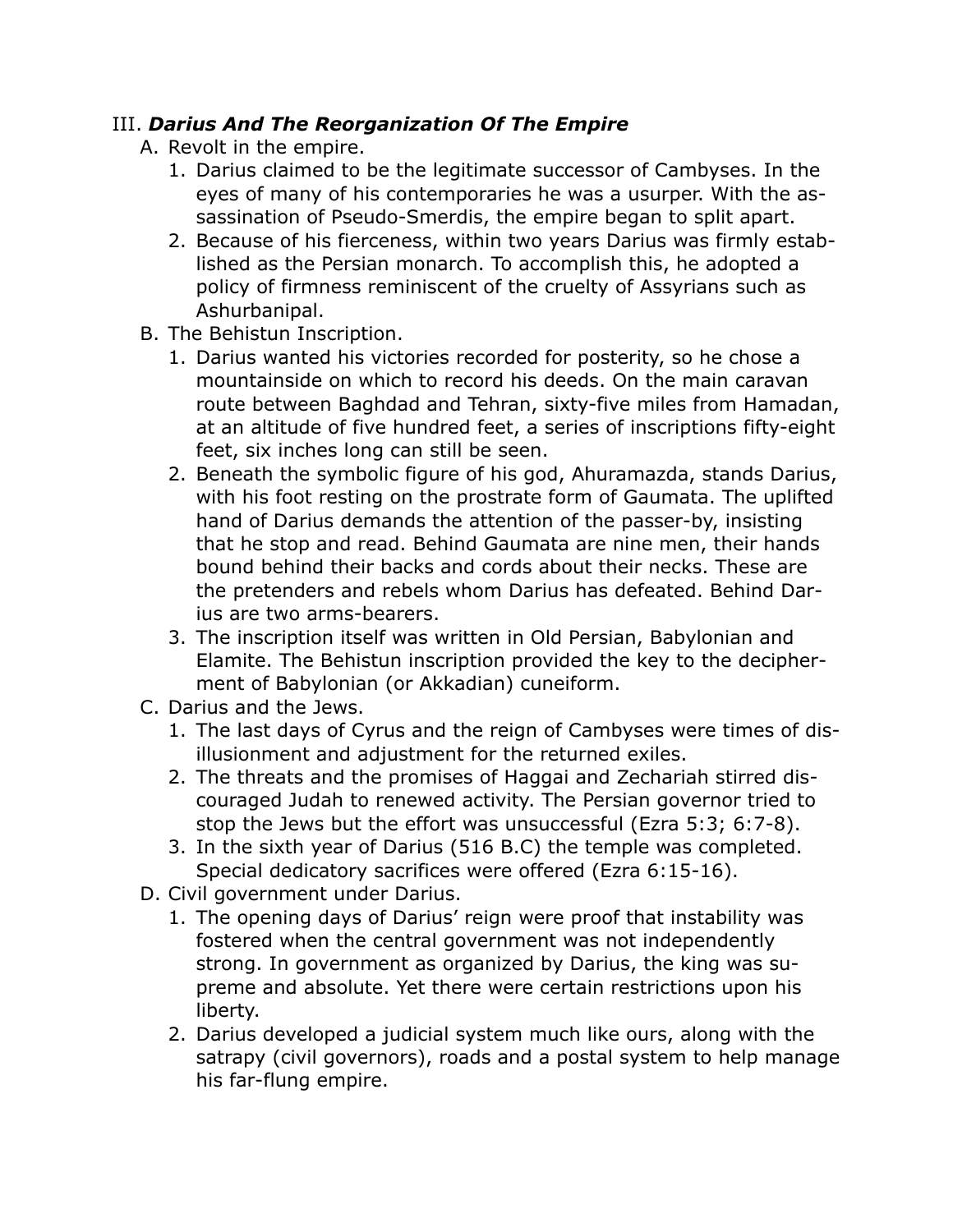- E. Military tactics of Darius.
	- 1. The standing army maintained by Darius was surprisingly small. His personal bodyguard consisted of 2,000 cavalry and 2,000 infantrymen of noble birth and 10,000 "immortals" recruited from the Medes and Persians.
	- 2. The empire suffered only minor skirmishes for a long period and the military program was adequate for such. However, in 512 B.C., Darius decided to attack the Scythians.
		- a) Greek sources suggest that the army raised by Darius for his Scythian campaign numbered about 700,000.
		- b) This was the first military encounter between Asia and Europe. However, Darius failed to conquer the Scythians, settling for Thrace instead.
	- 3. In the days of Pharaoh Necho an unsuccessful attempt had been made to build a canal between the Nile River and the Gulf of Suez. In 518, Darius dug the canal.
- F. Greek rebellion.
	- 1. Darius was never able to incorporate the mainland Greeks into his empire. Darius tried to interfere in the internal affairs of Athens, which had a pro-Persian party, but the presence of Persian gold in Athens had a negative effect. Athens threw in her lot with the opposition.
	- 2. The area suffered at the hands of the Persians to such an extent that the consequences were felt for two centuries. One of Darius' generals was very cruel, and this served to unite the various factions of Greeks against Persia. They saw clearly that the Persians would show no mercy toward the conquered Greeks.
	- 3. When Darius landed at Marathon, he was met by the Athenian army. Before reinforcements could arrive from Sparta, the Athenians met the Persians and won a resounding victory.
	- 4. Troubles in Egypt demanded the attention of Darius, and he gave up his plans for resuming his operations against Greece. Shortly after the battle at Marathon, Egypt was in open revolt against Darius. The Greeks had probably encouraged revolt in Egypt and other trouble spots in the Persian Empire.
- G. The end of Darius.
	- 1. Before the Egyptian revolt was ended, Darius had died. As an organizer of the civil government he has seldom been equaled. The royal palace which he built at Persepolis was one of the great structures of antiquity.
	- 2. Although Darius could be cruel, the Persian Empire reached its organizational peak of efficiency under him, but decay had already begun to set in.